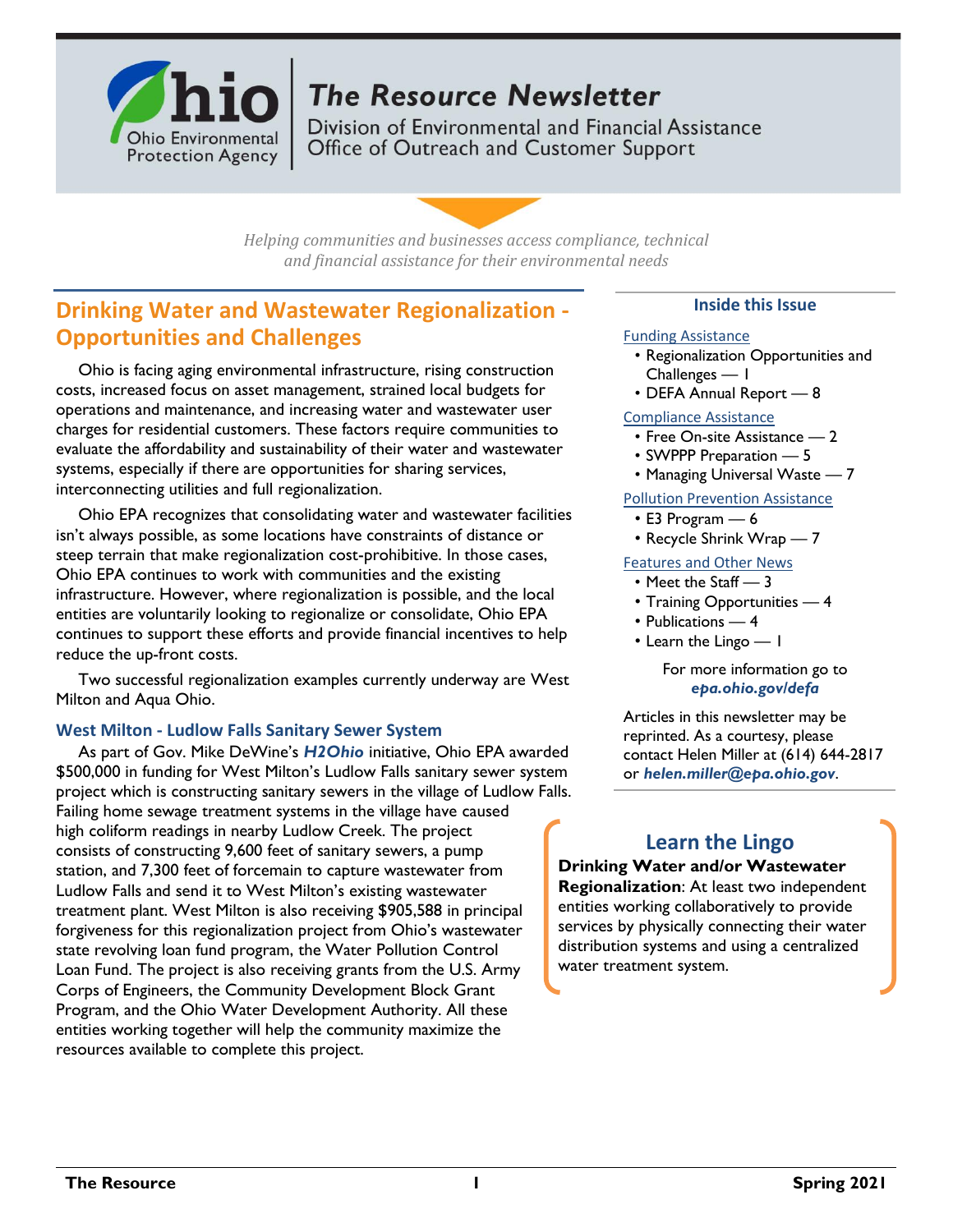#### **Aqua Ohio - New Franklin Waterline Extension**

This waterline regionalization project will eliminate 13 small public water systems, 10 of which had received violations for coliform and manganese. It will add service to residences, commercial lots and a daycare/preschool where per- and polyfluoroalkyl substances (PFAS) had been detected in *[Ohio's PFAS Action Plan](https://epa.ohio.gov/pfas#184345250-faqs)* sampling program. This \$3.8 million project received \$1.9 million in principal forgiveness and the balance as zero percent interest loan. Meeting with Ohio EPA staff in advance and submitting complete documentation helped this project launch successfully.



If you're interested in learning more about working with Ohio EPA on a

regionalization project, please join our *[webinar on April 20, 2021](https://attendee.gotowebinar.com/register/1551525668502139915)* where we will discuss the opportunities and challenges of drinking water and wastewater regionalization. Presenters will examine the concept of regionalization and consolidation for drinking water and wastewater utilities. The presentation will include examples of successful regionalization projects in Ohio and an analysis of the different funding agencies and programs available. Attendees will also be able to ask questions during the webinar.

Questions? Please contact Katie Courtright at *[kathleen.courtright@epa.ohio.gov](mailto:kathleen.courtright@epa.ohio.gov)*.

# **Community Wastewater Treatment Plants (WWTPs) Can Get Free On-Site Help to Maintain Compliance and Save Money**

Ohio communities with wastewater treatment plants that have design capacities ranging from 1,000 gallons per day up to five million gallons a day (MGD) can access free on-site assistance to help address problems at their wastewater treatment plants. DEFA's publicly owned treatment works (POTW) Compliance Assistance Unit (CAU) experts work alongside local wastewater treatment staff to help identify factors impacting the plant's ability to operate in compliance with its discharge permits. For more than 25 years, DEFA CAU staff have traveled the state, helping POTWs identify and create cost-effective, affordable solutions to bring them back into compliance. Some of the services provided include:



- conducting plant performance evaluations to identify causes of compliance issues such as problems with plant design, plant operation, and administration;
- troubleshooting complex plant problems;
- creating innovative and cost-effective solutions for improving plant performance;
- offering onsite training of personnel in process control procedures such as nutrient analysis (ammonia, nitrate, orthophosphate), solids inventory and sludge wasting, and clarifier optimization, including return activated sludge (RAS) rates;
- helping improve sludge handling and disposal procedures;
- teaching operators inexpensive, easy and effective methods of process control;
- investigating concerns over industrial dischargers that may be impacting the system;
- determining current plant loadings and capacities;
- performing microscopic evaluations to identify filamentous bacteria and how to select against them;
- helping facilitate inflow and infiltration evaluations of sewer systems;
- reviewing/evaluating new treatment technologies; and
- providing training presentations at wastewater trade seminars and workshops.

CAU assistance has helped communities save money, lower operating costs, and return to compliance. DEFA is committed to helping small communities avoid expensive enforcement proceedings and achieve compliance with technical know-how and hands-on experience.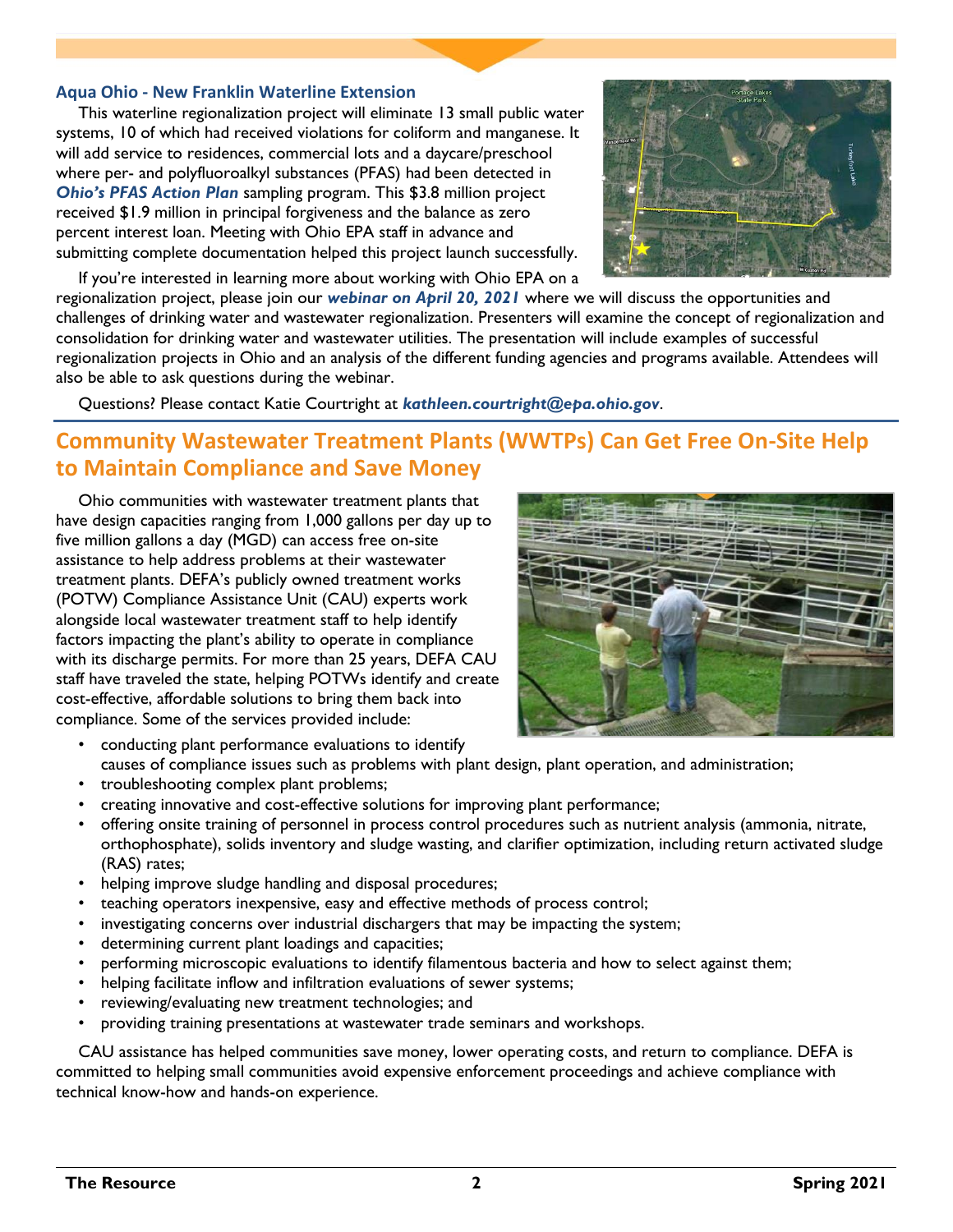#### **How does the compliance assistance unit (CAU) work?**

Example 1: The CAU was contacted by a treatment plant manufacturer about a new wastewater treatment plant that was not meeting its discharge permit. The community was threatening to call in a performance bond due to the noncompliance. The system was supposed to spray irrigate treated wastewater on a dedicated field, but was not meeting the total inorganic nitrogen limit of 10 mg/L required by its permit. The CAU began its troubleshooting process by performing wet chemistry analysis and installing data logging instruments to measure critical chemical parameters. Through this analysis, the performance limiting factors were identified. A process control scheme was created to give the operator a decision-making strategy based on the new process control data collection procedures. The CAU continued to work with the operator until he was comfortable with the new procedures and the wastewater treatment plant was consistently meeting permit limits. Through the cooperation of the operator, the owner, the consulting engineer, and the CAU, litigation and enforcement were avoided, and the wastewater treatment system has maintained long-term compliance.

Example 2: A community constructed a new treatment system to meet a new total phosphorus limit in their NPDES permit. The problem was they only met their phosphorus permit limit nine times in 53 months of testing, despite adding alum to bind with the dissolved phosphorus. The CAU was invited to see if they could help the community. Within a month, the wastewater treatment system was in compliance. The community stopped the chemical feed and cycled mixers on and off. This not only saved them chemical costs but also electrical costs and produced cleaner water that has

met their total phosphorus limit most months in the following three years, with only an occasional violation. The CAU trained the operator in appropriate process control methods to keep the wastewater treatment system in compliance to keep the system in compliance.

If you need assistance or have questions regarding what CAU might be able to do for you, please contact Ryan Laake, CAU supervisor at *[ryan.laake@epa.ohio.gov](mailto:ryan.laake@epa.ohio.gov)*. Or contact the CAU staff: Jon van Dommelen at *[jon.vandommelen@epa.ohio.gov](mailto:jon.vandommelen@epa.ohio.gov)*, Andy Gall at *[andrew.gall@epa.ohio.gov](mailto:andrew.gall@epa.ohio.gov)*, and Nick Hammer at *[nicholas.hammer@epa.ohio.gov](mailto:nicholas.hammer@epa.ohio.gov)*. Also, read our *[Wastewater Treatment and Compliance Assistance](https://epa.ohio.gov/Portals/29/documents/1783_WWcomplianceassistance_palmcd-WEB-Final.pdf)  [Brochure](https://epa.ohio.gov/Portals/29/documents/1783_WWcomplianceassistance_palmcd-WEB-Final.pdf)*.

If you're struggling to keep your wastewater treatment plant in compliance, rest assured that it isn't rocket science. Let our experts teach you cheap, easy, and effective process control tools to diagnose treatment problems and then monitor the system to keep it in compliance. Join us April 15, 2021 from 9-10 a.m. EST for our free webinar *[Out](https://register.gotowebinar.com/register/3906676276663653899)  [of Compliance with Your NPDES Permit? Get](https://register.gotowebinar.com/register/3906676276663653899)  [On-Site Help From the Compliance Assistance](https://register.gotowebinar.com/register/3906676276663653899)  [Unit](https://register.gotowebinar.com/register/3906676276663653899)*. Presenters: Jon van Dommelen, Nick Hammer, Jon Bernstein, DEFA.

# **Meet the Staff**

#### **How long have you worked for Ohio EPA?**

I joined Ohio EPA in January 2021.

#### **What excites you the most about the work that you do or your field of study?**

Ohio has always been my home, so I am excited to be working on projects that directly improve the quality of life for fellow Ohioans and protect our natural resources for future generations to enjoy.

#### **Favorite memory or accomplishment with the agency or related to your field?**

I went on a two-week trip to Eleuthera Island in the Bahamas during one of my undergraduate winter semesters. This was a botany trip that I spent with several botany professors, fellow peers, and a local specialist. It was my first time learning hands-on about flora vastly different from what I was used to. Being thrown out of my comfort zone was a surprisingly wonderful experience that I learned a lot from.

#### **What are your favorite things to do outside of work?**

**Brody Betsch**

I love tools! I'm always getting my hands dirty and tinkering on some sort of project during my free time. I've always had an affinity for wood working and the pride and satisfaction of completing a project. I also like to explore new trails, either by foot or by bike, and enjoy nature without the distractions of life.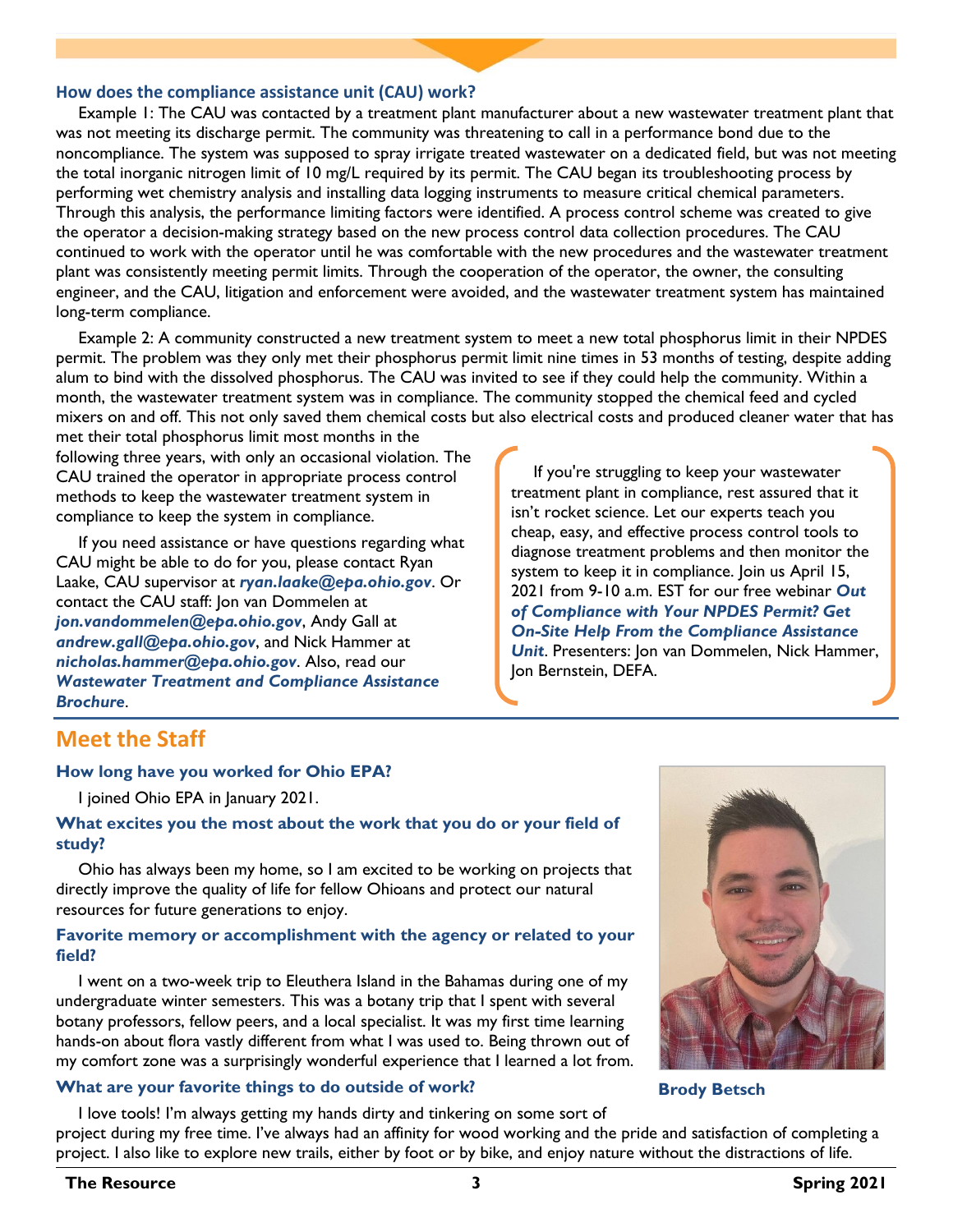#### **Who inspires you?**

I have a wealth of individuals in my life who inspire me. Michael Vincent, Miami University Herbarium curator emeritus and professor, has been and continues to be a major force in my life, pushing me to be the best that I can. Mike is the epitome of a master botanist and has a seemingly limitless knowledge of all things plant related. There was never a question he couldn't answer or a problem he wasn't willing to help me with. I am blessed to have studied under such an amazing professor and to have an amazing friend who inspires me every day.



#### **How long have you worked for Ohio EPA?**

27 years in March 2021.

#### **What excites you the most about the work that you do or your field of study?**

I really like puzzles and solving noncompliance at all sizes of wastewater treatment plants is all about solving individual puzzles. Each treatment plant and every influent is unique. Using (usually) simple process control methods we can typically figure out the noncompliance quickly. For more difficult noncompliance, we have advanced tools to help to solve those issues as well, thanks to the management that continues to support us so well.

#### **Favorite memory or accomplishment with the agency or related to your field?**

There are many. Working with Keith Kroeger for 15 years was great. His background was operations and mine was engineering. Together we could pretty much solve any issue that we came across. He made me a better operator and I made him a better engineer. The other favorite memory is the appreciation and

gratitude that is expressed by the operators that we have helped return to compliance. They get frustrated by their noncompliance and when we go in and show them how to collect cheap, easy, and effective data, and how to interpret that data to make the proper process control decisions, I can almost see the lightbulb turn on when they take those methods and use them.

#### **What are your favorite things to do outside of work?**

I run, I cook, I make bread, cakes and pies (it is a good thing that I run, eh?)

#### **Who inspires you?**

Really, my wife and kids. They are all absolutely awesome.

# **New Publications**

• *[2020 Annual Report Division of Environmental and Financial Assistance](https://epa.ohio.gov/Portals/29/documents/2020AnnualReport.pdf)*

### **Training Opportunities**

- Apr. 15, 2021, *[Out of Compliance with Your NPDES Permit? Get On-Site Help From the Compliance](https://register.gotowebinar.com/register/3906676276663653899) [Assistance Unit](https://register.gotowebinar.com/register/3906676276663653899)*
- Apr. 20, 2021, *[Opportunities and Challenges of Drinking Water and Wastewater Regionalization](https://register.gotowebinar.com/register/1551525668502139915)*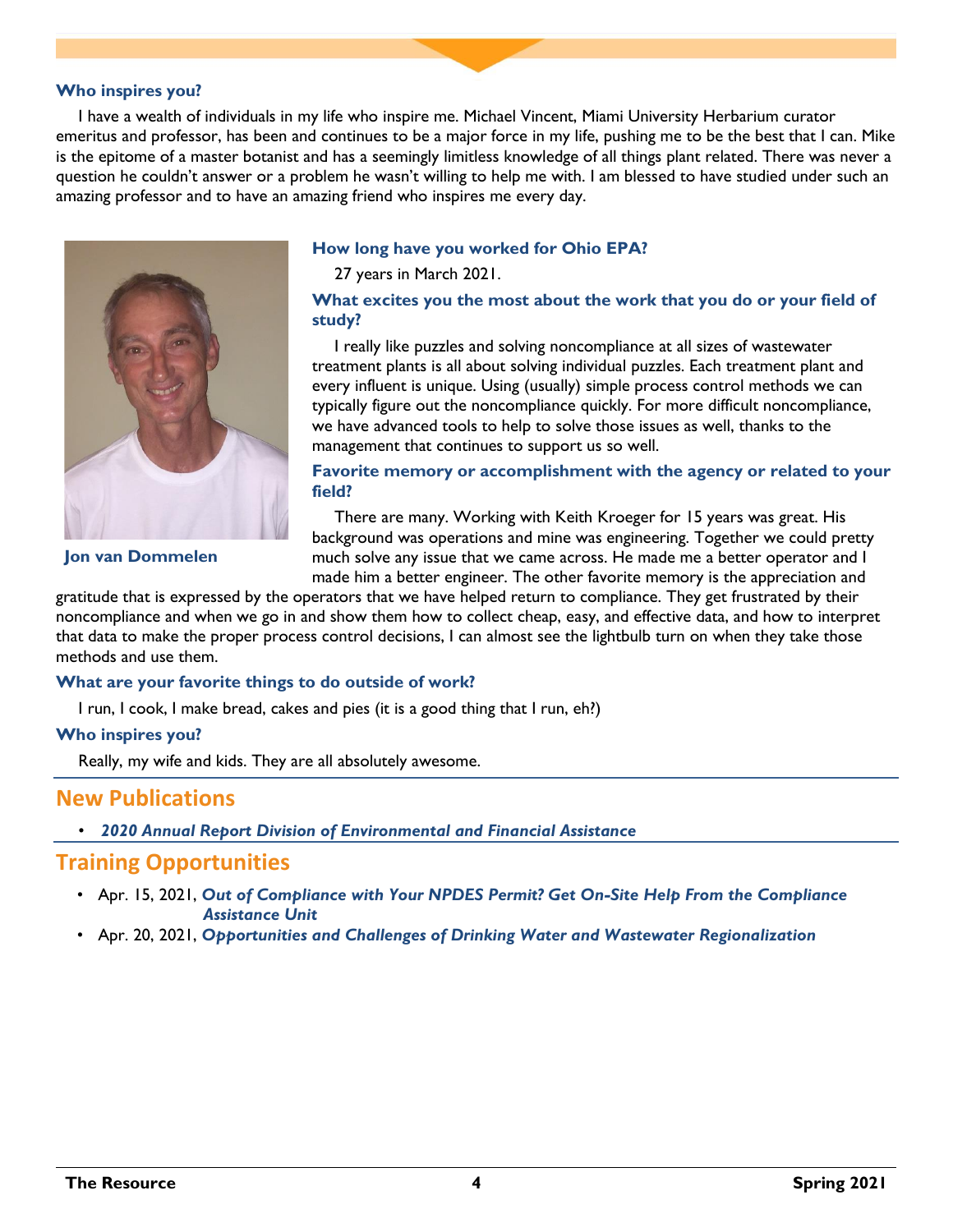# **Preparing a Stormwater Pollution Prevention Plan (SWPPP)**

The *[Industrial Stormwater General Permit](https://www.epa.ohio.gov/dsw/permits/gp_industrialstormwater#153894567-final-permit)* covers new and existing point source discharges of stormwater associated with industrial activity to surface waters of the State. The permit requires developing and implementing a stormwater pollution prevention plan (SWPPP). The purpose of implementing an SWPPP is to minimize or eliminate the potential for contamination of stormwater by industrial activities.

#### **What is stormwater runoff and what are its impacts?**

Stormwater runoff is water from rain or snowmelt that doesn't quickly infiltrate into the ground and flows over or through natural or man-made storage or conveyance systems. When areas are developed with impervious surfaces like buildings, parking lots, and roads; this can result in increased surface runoff rates, volumes, and pollutant loads. Stormwater runoff can pick up industrial pollutants and discharge them into nearby waterbodies or indirectly via storm sewer systems. Runoff from areas where industrial activities occur can contain pollutants from material storage, loading and unloading operations, outdoor process activities, illicit connections, and poor waste management practices.

#### **What is a SWPPP?**

A SWPPP is a site-specific, written document that:

- identifies potential sources of stormwater pollution at the industrial facility;
- describes stormwater control measures that are used to reduce or eliminate pollutants in stormwater discharges from the industrial facility; and
- identifies procedures the operator will use to comply with the terms and conditions of the permit.

### **What are common SWPPP violations?**

**Resources to Help You Write Your SWPPP**

- *[U.S. EPA Developing Your Stormwater](https://www.epa.gov/sites/production/files/2015-11/documents/swppp_guide_industrial_2015.pdf)  [Pollution Prevention Plan: A Guide for](https://www.epa.gov/sites/production/files/2015-11/documents/swppp_guide_industrial_2015.pdf)  [Industrial Operators](https://www.epa.gov/sites/production/files/2015-11/documents/swppp_guide_industrial_2015.pdf)*
- *[U.S. EPA Industrial Sector Fact Sheets](epa.gov/npdes/stormwater-discharges-industrial-activities#factsheets)*:
- *[Sample SWPPP Template](epa.ohio.gov/dsw/permits/GP_IndustrialStormWater#153894568-permit-guidance-compliance-and-support)*
- *[U.S. EPA Stormwater Discharges from](https://www.epa.gov/npdes/stormwater-discharges-industrial-activities)  [Industrial Activities web page](https://www.epa.gov/npdes/stormwater-discharges-industrial-activities)*
- Ohio EPA's Division of Surface Water *[Industrial Stormwater General Permit](https://www.epa.ohio.gov/dsw/permits/gp_industrialstormwater#153894568-permit-guidance-compliance-and-support)  [web page](https://www.epa.ohio.gov/dsw/permits/gp_industrialstormwater#153894568-permit-guidance-compliance-and-support)* has many resources linking you to permit guidance and compliance resources.

You are required to develop your SWPPP to address the specific conditions at your site and keep it up-to-date to reflect changes at your site both for your use and for review by the regulatory agencies responsible for overseeing your permit compliance. Here are some of the more common violations we see.

- Not having a written SWPPP document.
- Failing to review and modify SWPPP as needed.
- Insufficient facility and drainage maps.
- Not keeping documentation with SWPPP.

### **Questions?**

Ohio EPA recently hosted a Preparing a Stormwater Pollution Prevention Plan (SWPPP) webinar. This webinar discusses preparing a SWPPP, tips on writing the SWPPP, common mistakes, common violations, and resources available to help you write your SWPPP. Visit our YouTube Channel to *[listen to the recording](https://www.youtube.com/watch?v=o2zEX98HJuc)* and download the pdf of the PowerPoint.

If you have more questions, please contact Ohio EPA's Central Office Division of Surface Water (DSW) stormwater permitting staff: Michael Joseph at *[Michael.Joseph@epa.ohio.gov](mailto:Michael.Joseph@epa.ohio.gov)*, Anthony Robinson at *[Anthony.Robinson@epa.ohio.gov](mailto:Anthony.Robinson@epa.ohio.gov)*, or Jason Fyffe at *[Jason.Fyffe@epa.ohio.gov](mailto:Jason.Fyffe@epa.ohio.gov)*.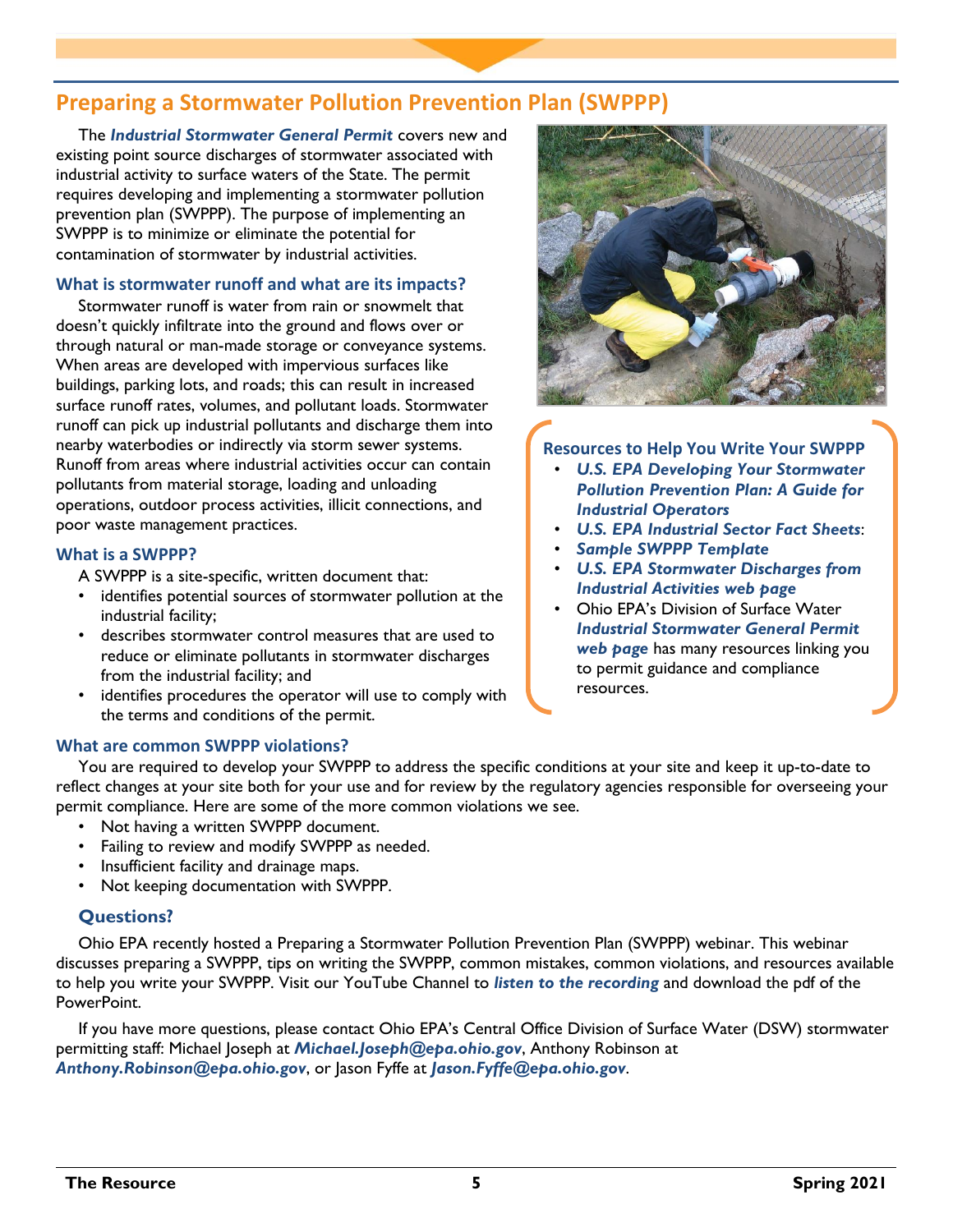# **Encouraging Environmental Excellence (E3) Program - Recognizing Organizations Committed to Environmental Excellence**

# *[Ohio EPA's Encouraging Environmental Exce](https://epa.ohio.gov/ocapp/ohioe3)llence (E3)*

*[Program](https://epa.ohio.gov/ocapp/ohioe3)* recognizes an organization's exceptional achievements in environmental stewardship. Any business, industry, trade association, professional organization, or local government of Ohio can be recognized for their commitment to environmental excellence. All applications are now accepted on a continual basis throughout the year. Applications must be filled out online at *<https://ohioepa.custhelp.com/app/apply>*.

The program has a four-level approach to provide recognition to Ohio organizations completing environmentally beneficial activities. The goal of environmental stewardship is to reduce the impact of business or organizational activities on the environment beyond measures required by any permit or rule, producing a better environment, conserving natural resources and resulting in long-term economic benefits.

Applications are evaluated using environmental stewardship criteria developed by Ohio EPA. Applicants must be in compliance with environmental laws and regulations. To date, our E3 program has recognized 12 platinum level recipients, 49 gold level recipients, 38 silver level recipients, and 80 achievement level recipients. More details about the applications, criteria, and benefits can be found on our website.

• *[The Encouraging Environmental Excellence \(E3\)](https://epa.ohio.gov/ocapp/ohioe3#1898510747-achievement) [Achievement Award](https://epa.ohio.gov/ocapp/ohioe3#1898510747-achievement)* recognizes any applicants completing environmentally beneficial activities.



To learn more, listen to these recorded webinars on our *[YouTube Channel](http://www.youtube.com/user/PIC1049)*:

- Nov. 12, 2020, *[Ohio EPA's Encouraging](https://www.youtube.com/watch?v=ijGpEDKY7Dg) [Environmental Excellence E3](https://www.youtube.com/watch?v=ijGpEDKY7Dg) [Recognition Program](https://www.youtube.com/watch?v=ijGpEDKY7Dg)* - Gold and Platinum Level Application Process.
- Dec. 9, 2020, *[Encouraging](https://www.youtube.com/watch?v=9uWqvZUBSsg) [Environmental Excellence E3C for](https://www.youtube.com/watch?v=9uWqvZUBSsg) [Communities](https://www.youtube.com/watch?v=9uWqvZUBSsg)*.
- *[The Encouraging Environmental Excellence \(E3\) Silver Level](https://epa.ohio.gov/ocapp/ohioe3#1898510748-silver)* recognizes an organization's outstanding achievements in environmental stewardship.
- [The Encouraging Environmental Excellence \(E3\) Gold Level](https://epa.ohio.gov/ocapp/ohioe3#1898510749-gold) recognizes organizations that have comprehensive environmental stewardship programs.
- *[The Encouraging Environmental Excellence \(E3\) Platinum Level](https://epa.ohio.gov/ocapp/ohioe3#1898510750-platinum)* recognizes organizations that demonstrate how their environmental stewardship efforts improve the social well-being of the local community, region and/or a larger geographic area, and how these efforts result in long-term societal benefits.

Two of our newer recognition programs are:

- *[The Encouraging Environmental Excellence in Education Program \(E4\)](https://epa.ohio.gov/ocapp/ohioe3#189255285-k-12-schools-e4)*, recognizes any K 12 public or private school for their achievements in environmental stewardship and their efforts to educate their students on environmental topics.
- *[The Encouraging Environmental Excellence for Communities \(E3C\)](https://epa.ohio.gov/ocapp/ohioe3#189255376-communities-e3c)*, recognizes a community's exceptional achievements in environmental stewardship. Any local government of Ohio can be recognized for its commitment to environmental excellence. Applications are evaluated using environmental stewardship and related activities developed by Ohio EPA.

The goal of environmental stewardship is to reduce the impact of business or organizational activities on the environment beyond measures required by any permit or rule, producing a better environment, conserving natural resources and resulting in long-term economic benefits. For more information, contact the Division of Environmental and Financial Assistance's Office of Compliance Assistance and Pollution Prevention at 1-800-329-7518 or Bill Narotski at (614) 728-1264, (*[william.narotski@epa.ohio.gov](mailto:william.narotski@epa.ohio.gov)*).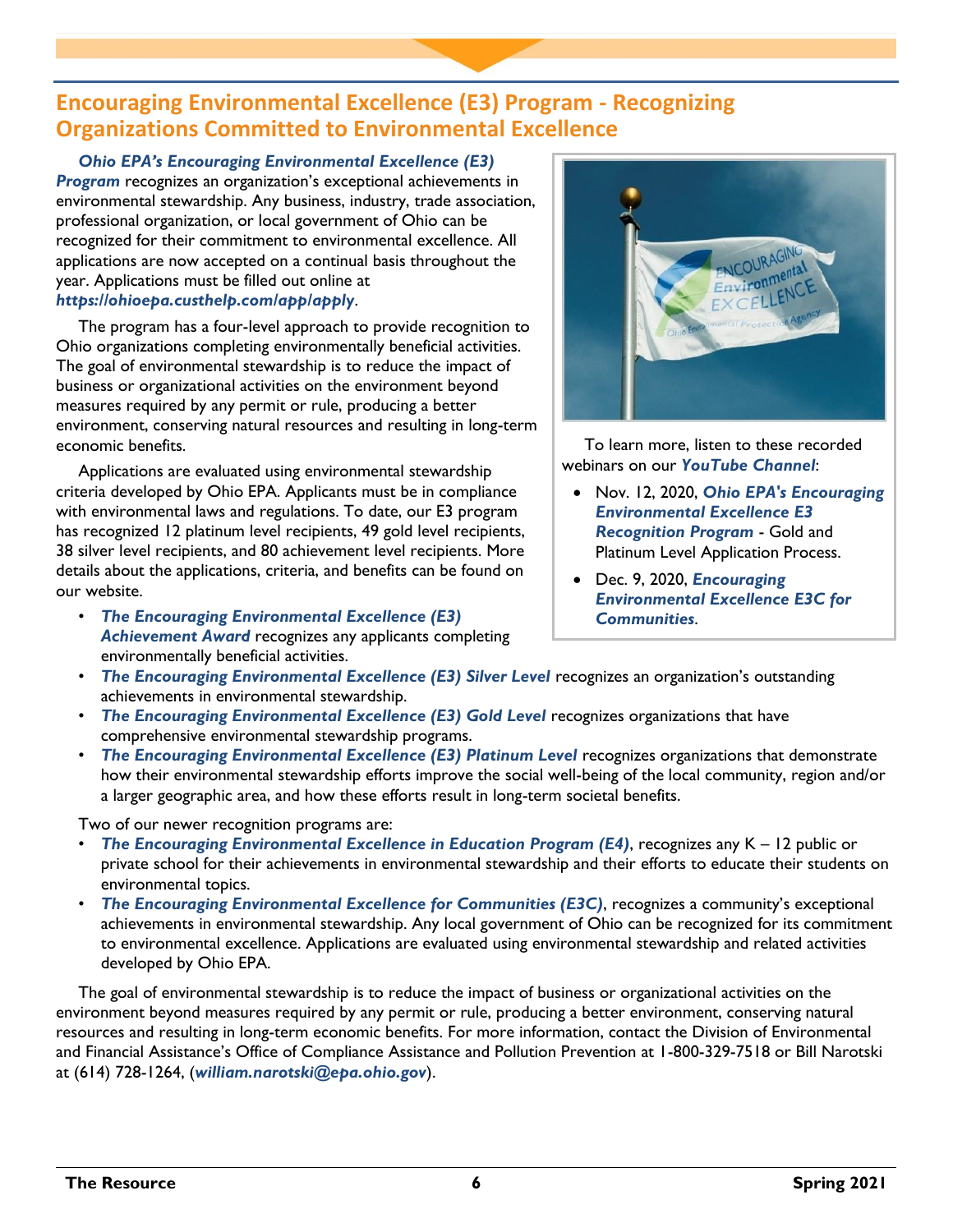# **What is universal waste? How do I manage it properly?**



Universal wastes are specific hazardous waste streams that a generator can choose to manage in an alternative manner in place of the more complex hazardous waste requirements. These wastes are typically generated by numerous businesses, ordinarily in small quantities, and they present low hazards. Currently, Ohio has four categories of universal wastes recognized nation-wide, and three additional types that are Ohio-specific universal wastes that may be managed under these reduced requirements. Lamps, suspended or recalled pesticides, mercury-containing devices, and batteries are *[recognized](https://www.epa.gov/hw/state-universal-waste-programs-united-states)  [nationwide](https://www.epa.gov/hw/state-universal-waste-programs-united-states)*. Antifreeze, aerosol containers, and paint and paint-related wastes are the Ohio-specific universal wastes. The Ohio-specific universal wastes also do not require the use of a hazardous waste manifest while in Ohio. If these wastes leave the state of Ohio, the generator needs to comply with the manifesting requirements for all states these wastes would travel within.

The universal waste rules are intended to promote recycling as well as proper disposal by easing certain regulatory requirements such as waste evaluation and manifesting. When managing these wastes under the universal waste rules, a generator does not need to evaluate them, and they are not counted when determining the quantity of hazardous waste generated for the purposes of determining generator status. Furthermore, the nationally recognized universal wastes do not need to be transported on a hazardous waste manifest.

Below, you will find some Ohio EPA *[online resources](https://epa.ohio.gov/derr/hazwaste/universalwaste)* to help you properly manage your universal waste.

- Guidance Documents: *[epa.ohio.gov/derr/hazwaste/universalwaste#177125224-guidance](https://epa.ohio.gov/derr/hazwaste/universalwaste#177125224-guidance)*
- Checklists: *[epa.ohio.gov/derr/hazwaste/universalwaste#177125225-checklist](https://epa.ohio.gov/derr/hazwaste/universalwaste#177125225-checklist)*
- List of Contacts: *[epa.ohio.gov/derr/hazwaste/universalwaste#177125106-contacts](https://epa.ohio.gov/derr/hazwaste/universalwaste#177125106-contacts)*
- Ohio EPA publications: *[Ohio-Specific Universal](https://www.epa.ohio.gov/portals/32/pdf/UW%20Ohio%20Specific%2018.pdf) Waste*, *[Universal Waste](https://epa.ohio.gov/portals/32/pdf/New_Universal_Waste_Guidance.pdf)*



To learn more about universal waste, listen to our Feb. 23, 2021webinar, *[A Deeper Dive into the](https://www.youtube.com/watch?v=i5RG4AZ6O-0)  [Universal Waste Rules](https://www.youtube.com/watch?v=i5RG4AZ6O-0)***.** 

Questions? Call the Hazardous Waste Compliance Assurance Section at (614) 644-2924.



# **Help Ohio Recycle Shrink Wrap**

Each spring, all over Ohio, boats come out of their plasticwrapped winter hibernation for another season on Lake Erie and other waterways. In the fall, those boats get a new coating of shrinkwrap to weather for the Ohio winter.

To help prevent all that plastic from going in the landfill, the *[Ohio](https://ohioseagrant.osu.edu/clean)  [Clean Marinas Program](https://ohioseagrant.osu.edu/clean)* started the Shrink-Wrap Recycling Program in 2006. Ohio marinas have now recycled more than 2.3 million pounds of shrink-wrap. Watch the *[video](https://ohioseagrant.osu.edu/news/2021/vsyv7/shrinkwrap-video)* by Ohio Department of Natural Resources.

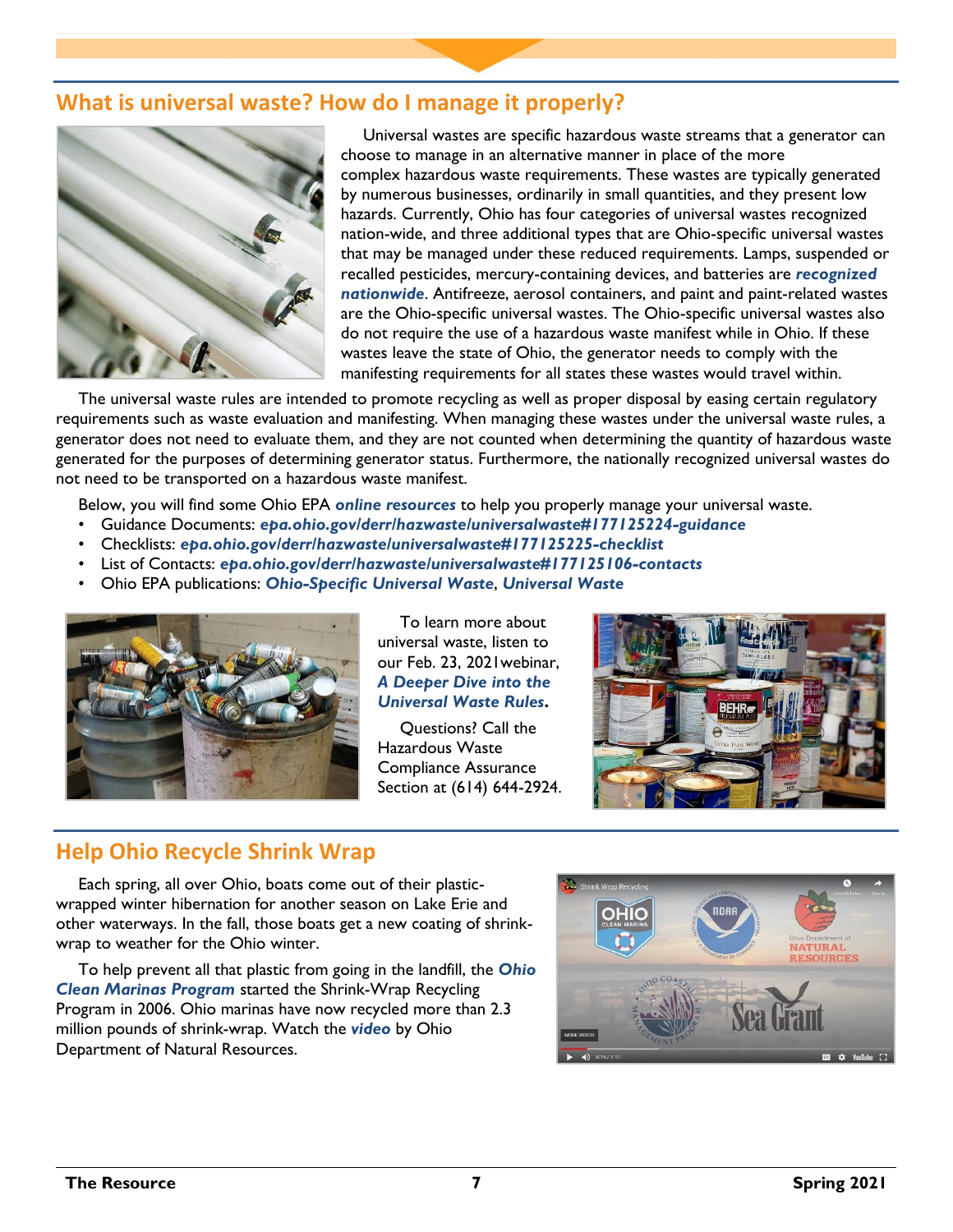# **Division of Environmental and Financial Assistance (DEFA) 2020 Annual Report Highlights**

2020 marked another successful year of enhanced services to Ohio's businesses and communities through Ohio EPA's Division of Environmental and Financial Assistance (DEFA). Through our team's efforts, we surpassed prior years of assistance and service to our customers. DEFA serves as a one-stop shop for customers seeking technical and financial resources to help them achieve compliance.

In 2020, we reached out to thousands of businesses and communities throughout Ohio to increase the awareness of services and resources available through DEFA, and we look forward to even greater technical and financial assistance in the coming year. Below are some highlights from 2020.

# **Water Pollution Control Loan Fund (WPCLF)**

In 2020, Ohio EPA awarded WPCLF loans totaling more than \$577 million to Ohio communities. Principal forgiveness (grant-like) funding totaling nearly \$11 million was made available to help communities address failing household sewage treatment systems (HSTS). In addition, close to \$28 million in principal forgiveness was made available to provide collection capacity in unsewered areas and address other infrastructure priorities, particularly in economically disadvantaged and small communities.

# **Water Supply Revolving Loan Account (WSRLA) Program**

In 2020, Ohio EPA awarded WSRLA loans totaling more than \$300 million to help communities address drinking water infrastructure needs. In addition, about \$15 million in principal forgiveness funding was made available to help small, disadvantaged communities.

# **Addressing Statewide Priorities through Ohio's SRF Programs**

Ohio EPA leverages financial resources through our SRF and grant programs to address some of the state's most significant water quality challenges, including harmful algal blooms (HABs), failing household septic systems, lead, and combined sewer overflows. Working in partnership with other public funding partners, providing incentives for innovative approaches, and offering flexible financing terms have been effective strategies to help our communities in addressing these challenges.

### **Some of the DEFA resources and services available are:**

- Providing environmental and financial assistance to support H2Ohio, Governor Mike DeWine's comprehensive, data-driven water quality initiative to reduce harmful algal blooms (HABs), improve wastewater infrastructure, and prevent lead contamination.
- State revolving fund (SRF) loan programs helping communities construct and maintain wastewater and drinking water infrastructure.
- Funding to help communities address water quality issues from combined sewer overflows, failing home sewage treatment systems, nutrients, and lead.
- Technical assistance helping small community wastewater treatment plants improve operations and efficiency.
- A compliance assistance program helping small businesses with environmental regulations through on-site visits, help completing applications and forms, training, and plain-English publications.
- Funding supporting recycling, litter cleanup, scrap tire management, and market development for recyclables such as glass, plastics, rubber, and construction and demolition debris.
- The Encouraging Environmental Excellence (E3) program, recognizing the outstanding efforts of businesses, communities, and other entities making a commitment to environmental stewardship.
- The Ohio Materials Marketplace, an online tool facilitating the reuse of materials through a collaborative network of businesses, organizations, and entrepreneurs.

# **H2Ohio: Long-Term, Cost-Effective Water Quality Solutions**

H2Ohio is Governor Mike DeWine's comprehensive, data-driven water quality initiative to reduce harmful algal blooms, improve wastewater infrastructure, and prevent lead contamination. In state fiscal year 2020, Ohio EPA received \$8.675 million in H2Ohio funds to make available to projects supporting focus areas of the H2Ohio Initiative. DEFA awarded a total of \$1.75 million to seven local health districts in the western Lake Erie basin.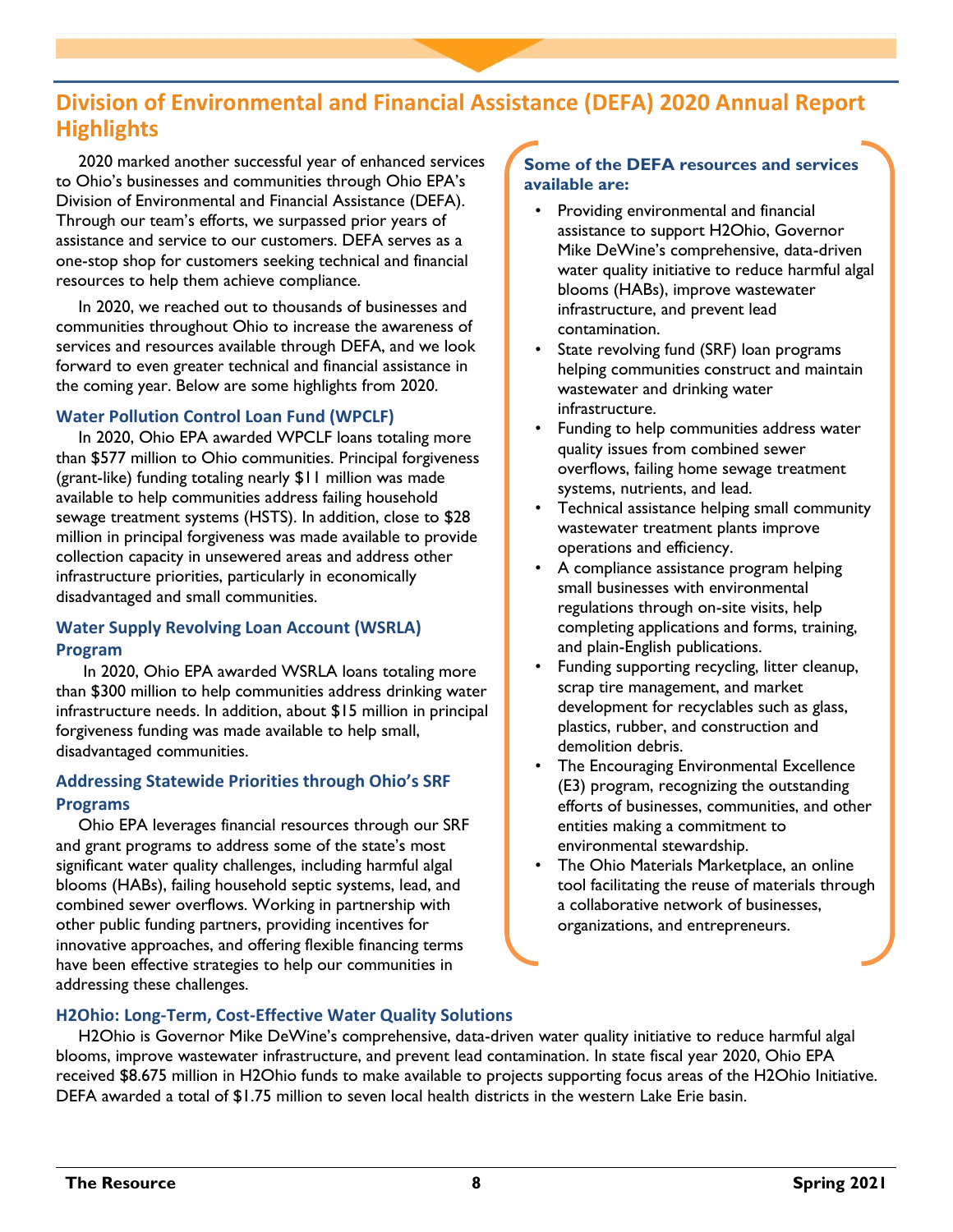Health districts in Erie, Ottawa, Paulding, Putnam, Sandusky, Williams, and Wood counties each received \$250,000 to help low-income homeowners address failing septic systems. Seven communities or service providers received a total of \$4.21 million to address inadequate or unsafe drinking water and to extend sewer service to unsewered areas. The Greater Cincinnati Water Works (GCWW) received \$725,000 to remove lead service lines serving childcare facilities. It is expected that the funding will allow GCWW to offer complete lead service line replacement for 185 childcare facilities.

### **Helping Businesses with Environmental Regulations and Permitting**

DEFA's Office of Compliance Assistance and Pollution Prevention (OCAPP) provides free and confidential assistance to help businesses comply with environmental requirements. OCAPP responded to more than 13,000 environmental assistance requests from Ohio businesses, communities, and other organizations during 2020. This included assistance completing 2,603 forms, including permit applications and other Ohio EPA paperwork. OCAPP staff participated in 40 presentations and training events, reaching more than 1,100 people with information on a variety of environmental compliance topics. DEFA hosted 17 webinars covering a variety of topics, including environmental compliance, funding, and reporting. More than 5,400 people participated in DEFA's webinars or viewed our archived library of training materials during 2020. Popular webinar topics included:

- Virtual Assistance and Resources from Ohio EPA and Ohio BWC
- Open Dumping of Solid Waste and Scrap Tires
- Recycling and Litter Prevention Grant Application Process
- Lead Service Line Replacement Funding

DEFA also launched a new In Your Community webinar series focusing on environmental issues impacting the local area. These webinars occur throughout the year, covering a wide range of topics. They include how Ohio EPA regulates sources of air pollution, waste management, wastewater and stormwater discharges, to ways communities can promote environmental stewardship and improve the environment in the local area.

#### **Ohio EPA's Virtual Compliance Assistance Conference**

Ohio EPA's first free virtual compliance assistance conference was held over three weeks Sept. 21 through Oct. 8, 2020, with 7,630 people logging on to 20 different sessions and interacting virtually. Sessions had polling to engage the participants and opportunities to ask questions. Certificates for continuing education credits were included for each session and all sessions were recorded for those who could not attend or who wanted to review a session more closely.

#### **Ohio's Materials Marketplace: Year Three Accomplishments**

The Ohio Materials Marketplace (OMM), launched in 2017, is a free online platform connecting businesses to recycling and reuse solutions for their waste and by-product challenges. Ohio businesses, not-for-profits, and government organizations can list available products and materials that would otherwise be destined for the landfill. Ohio EPA manages and markets OMM with help from the United States Business Council for Sustainable Development, the Ohio By-Product Synergy Network, and Ohio's solid waste management districts. To date, more than 1,100 members have joined OMM and 3.8 million pounds of materials have been exchanged for reuse and diverted from landfills, saving members more than \$230,000.

#### **Encouraging Environmental Excellence (E3) Program**

Ohio EPA's E3 Program recognizes businesses, organizations, and government entities for achievements in environmental stewardship. During 2020, Ohio EPA acknowledged eight Gold Level, and seven Silver Level E3 recipients. This was the fourth year Ohio EPA recognized organizations at the Platinum Level for their efforts to expand their environmental sustainability programs beyond their own facility to make a positive impact on their surrounding community with four organizations recognized at the E3 Platinum Level.

#### Encouraging Environmental Excellence in Education (E4) Program

This program recognizes any K-12 public or private school for its achievements in environmental stewardship and efforts to educate students on environmental topics. In 2020, nine schools were recognized for their environmental stewardship, including Magnificat High School in Rocky River. Magnificat was one of two schools to receive Leaf Class recognition in 2020, the highest level in the E4 program. Director Stevenson hosted the first virtual E4 recognition ceremony with Magnificat in May 2020.